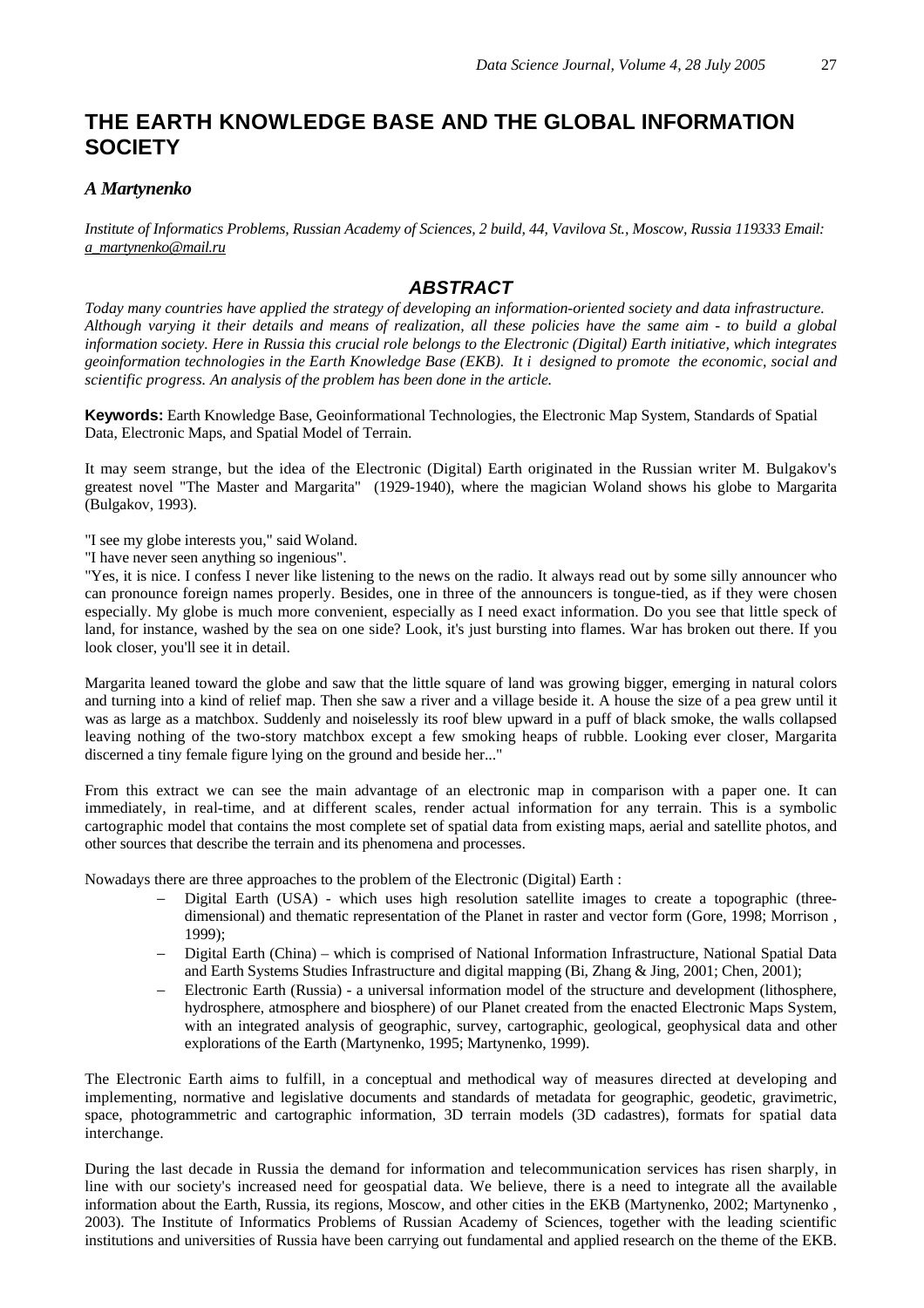For the first time during the project the development of methods to electronically represent land cover, ground and underground facilities (including 3D cadastre); has been proposed as well as the development technologies for analyzing and processing geodata, and the building of an integrated information space.

The EKB has actually been designed to promote economic, social and scientific progress and will allow the analysis and prediction of situations, modeling, the solving of information and calculation tasks, and the representation of final results. It is created using the Electronic Maps System adopted in 1999, and the Russian Federation State's Standards on electronic maps and their metadata. The following data are used as information sources: cadastre planes at scales of 1: 500, 1: 1 000, 1: 2 000, 1: 1 0000 and 1: 25 000; topographic and thematic maps at scales of 1: 25 000, 1: 50 000 and 1: 1 00 000, 1: 200 000, 1: 500 000 and 1: 1 000 000; city plans at scales of 1 : 1 0 000 H 1: 25 000, high resolution aerial photo graphs, satellite images; reference (statistical) data in digital and paper form. The contents of the EKB include geological structures and resources; rivers and their water regimes, hydrochemistry, contaminations, temperature regimes, hydroenergy resources, water protection measures; relief forms, landslides, soils and land resources, growth and vegetation resources; population and social activities, economics, ecology, history and cultural heritage.

The EKB is based on the following principles:

- The principle of mathematical and cartographic modeling as a way of visualizing terrain features and objects;
- The principle of managing digital cartographic data;
- The principle of the full interoperability between systems (the EKB, GIS, GPS) for open users.

At the heart of the EKB is the Electronic Maps System which accumulates information about the lithosphere, hydrosphere, atmosphere and biosphere. The Electronic Maps System is the aggregate of electronic topographic and thematic maps, city plans, digital terrain models, satellite images and semantics. These are integrated according to common ideas and requirements about the geodetic base, content, legends, as well as about classifications and encoding, digital descriptions and data formats. In Russia the Electronic Maps System is used for solving problems in the fields of the state administration and national security.

Standards and normative documents could provide effective mechanisms for unifying the information, mathematical and technical support for the EKB at both national and international levels. Standards statements enable the concepts and logical models of metadata, spatial data and electronic maps to be described, as well as regulating their classification, encoding and digital representation (Martynenko, 2001).

During the last few years several normative documents and standards were adopted in Russia:

- GOST R 50828-95 «Geoinformatic Mapping. Spatial Data, digital and electronic maps. General Requirements»
- − GOST R 51353-99 «Geoinformatic Mapping. Metadata of the Electronic Maps. Composition and Content»
- − GOST R 52055-2003 «Geoinformatic Mapping. Spatial Models of Terrain. Technical Requirements»
- − Principal regulations of the Electronic Earth System;
- − Specifications for designing raster-based and vector-based electronic maps.

Millions of high-resolution images, electronic maps of different functions/purposes and scales, and textual reference information will be used to create the geodetic base (spatial data infrastructure) of the technology used to build the EKB. The technology allows the synthesis of the digital (electronic) image as a spatial and temporal model of the Earth. The Temporal representation is based on the mathematical and semantic modeling of dynamically changing spatial data and is generated from the aggregate of distributed electronic cartographic libraries united by means of telecommunication technologies (Internet) (Eliushkin & Martynenko, 2001; Martynenko, Lyuty, Zemlianov, Serdyukov & Lunyova, 2001; Martynenko, Nyrtsova & Karachevtseva, 2001). One of the EKB project's foremost tasks is the development of technologies for the creation of 3D images (3D cadastres), dynamic cartographic models, and virtual maps. Spatial Models (3D) of Terrain are used by many for solving information problems and calculations, analysis, modeling, as well as situation and terrain presentation. Together with electronic maps they are a cartographic component of current and future control systems, as well as information and calculated systems.

Spatial Terrain Models allow the solving of the following problems:

- − Overall evaluation of terrain;
- − Analysis and assessment of terrain characteristics; individual ground, underground (underwater) objects;
- − Orientation;
- The presentation of terrain and situation data;
- − Situation modeling;
- The solution of information, calculation and navigational tasks;
- − Training users on the real-time simulators;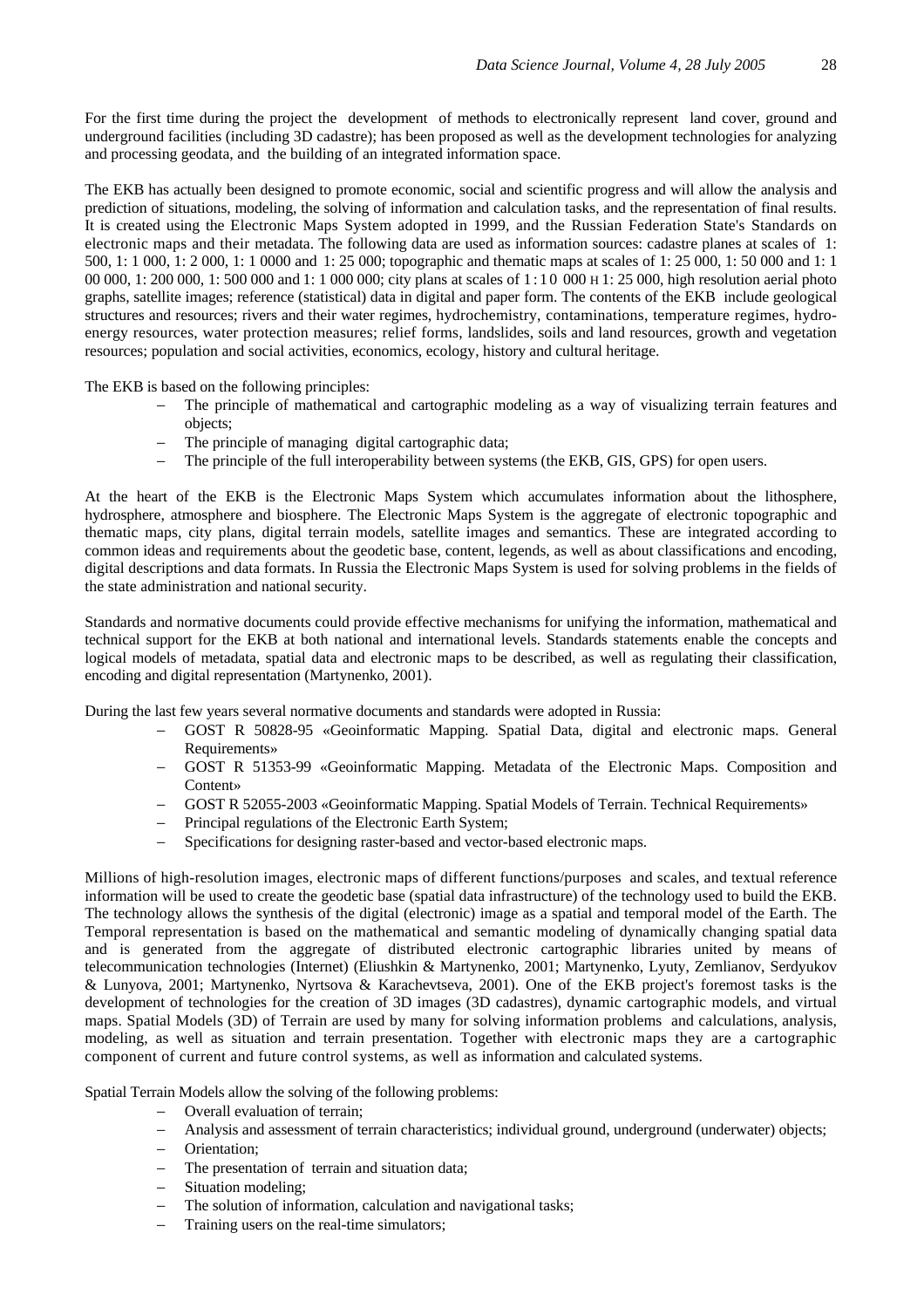- − Conducting studies, training and other actions for preparing experts in terrain decision-making;
- Improving the production of spatial models of terrain;
- Improving the compatibility of various controls and navigations systems, geoinformation systems, and simulators.

The content of a Terrain Model includes the following elements: terrain relief, hydrography, settlements and stand-alone buildings, agricultural, industrial, social and cultural objects, road networks, soils and vegetation, borders, place-names and their characteristics, including underground (underwater) objects. It should also include the topological links between them along with their essential characteristics. The image creation tools (graphic, color, light and shade techniques) used in the Terrain Model must provide the maximum possible correspondence between the displayed model and real terrain in terms of clarity, readability and the ability to recognise the model's elements. These must not hinder the display of the model's elements. Visualization factors of the Terrain Model must include: the dimensions of the displayed region's terrain; its vertical and horizontal scales; the angles (trajectory) from which the 3D model can be viewed; position data of the user; the focal distance of the simulated optic system (in case needed); position data of the lighting source. The Terrain Model must also provide the georeference information of the thematic data, as well as on the operational and tactical situation. The accuracy of the Terrain Model can vary depending on its digital sources and project goals.

Another important aspect of an effective EKB is a well designed user interface. The navigation structure should be clear and logical, so that the user of the electronic product finds taking action intuitive. Thus new methods for the artistic construction of cartographic products have been used. They include methods for the computer-aided projection of different compositions, optimal formats, map symbol systems and elements of outer appearance, as well as psychovisual methods of estimating and creating cartographic and reference products. Modem industrial computer-aided technologies have the great advantage of using expert systems.

The results of the EKB are to be used by specialists from different areas of study and businesses. It will, we believe, be a step towards the creation of national and global information societies. Milan Konecny, the President of ICA, analyzed the problem in his report on the 20<sup>th</sup> ICA International Cartographic Conference, Beijing, 2001 (Konecny, 2001).

Finally, the EKB must be created according to the UN's recommendation on sustainable development, and promote further growth of the geoinformation technologies market; it should take into account the results of the International ICA conferences (Beijing, 2001, Durban, 2003), and the International Symposiums on Digital Earth (Beijing, 1999; Fredericton, 2001; Brno, 2003; Tokyo, 2005) and the Russian Scientific and Practical Seminar on Electronic Earth, Electronic Russia, Electronic Moscow (Moscow, 2002).

For a functioning global information society the following issues must be resolved:

- − An investigation into and standardization of the international experience in Earth mapping and application of geospatial data;
- Developing cartographic theories examining the common objectives and features of Earth mapping; formulation of the principles of the EKB based on these;
- − Developing of basic categories and notions, as well as international and national standards in the area of the EKB;
- − Creating an International Earth Knowledge Management System, a Global Metadata Base and Banks of Geospatial Data, as well as improved telecommunication networks;
- Developing the and implementing of highly-skilled cartographic expert systems and GIS for different purposes;
- Improving the professional skills of personnel of all educational levels in the area of GIS and intellectual technologies;
- Exposing contradictions in the area of the EKB, determining the directions of its evolution, and elaborating the criteria and methods for evaluating the effectiveness of new technologies;
- Developing and implementing cooperative international programs in the area of EKB strategies, which should include the participation of both governmental and private cartographic enterprises.

## **REFERENCE**

Bi, S-W., Zhang, X. & Jing, D-S. (2001) Pilot study of Digital Earth Basic Theory System. *Proceedings of Digital Earth 2001,* Fredericton, Canada

Bulgakov, M. (1993) The Master and Margarita. Meridian, New York, US, Meridian.